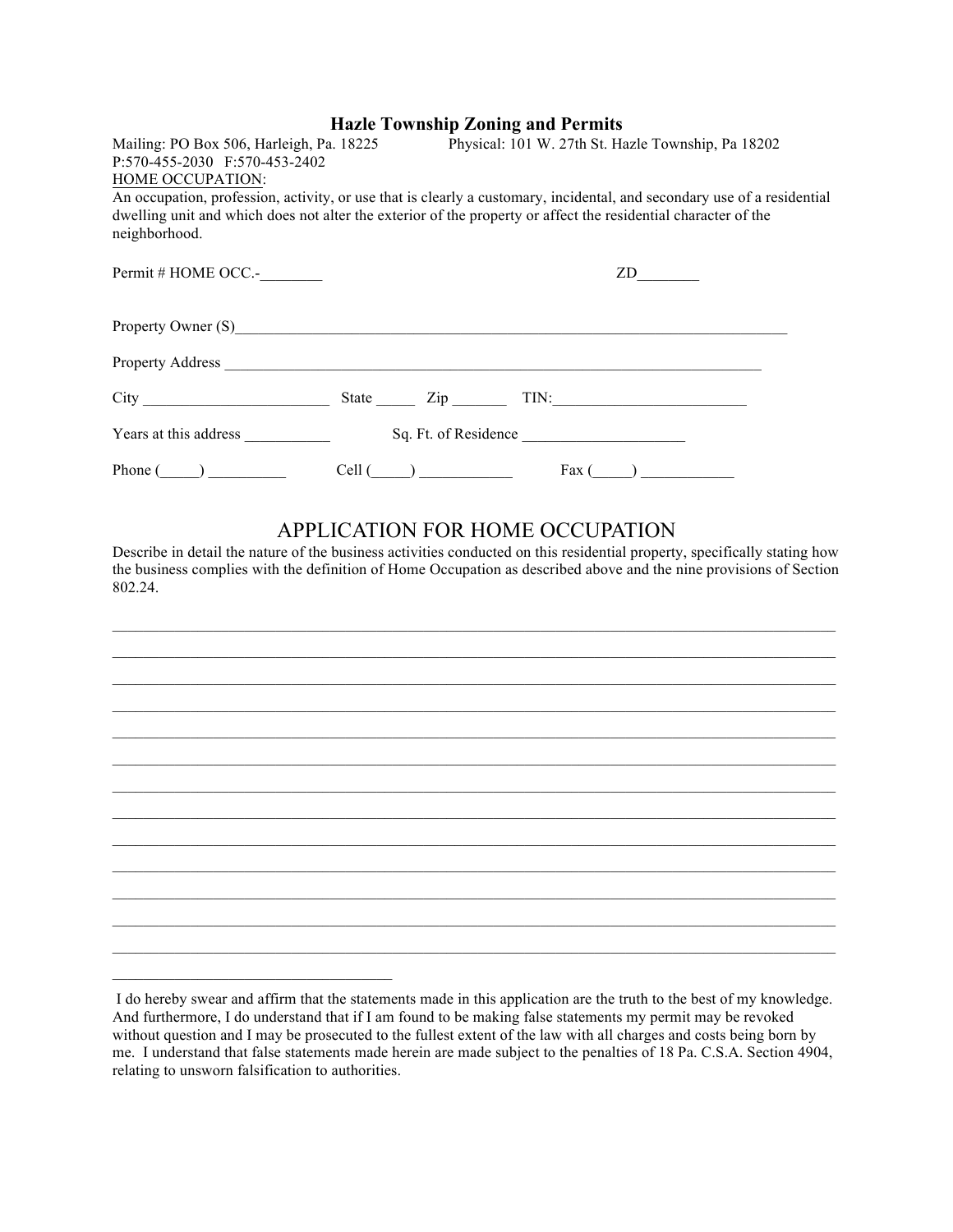Print Name of Owner Signature of Owner

Date:  $\frac{1}{\sqrt{2\pi}}$  /  $\frac{1}{\sqrt{2\pi}}$  U.S. Veteran?

This is to certify that the person (s) named herein have applied for and received approval of a Home Occupation at the address listed on page one of this application. This approval is based solely on the information contained within this application. Should, upon investigation, the situation be found to be contrary to what has been stated by the applicant, or if this business no longer qualifies as a Home Occupation due to growth or any other reason, Hazle Township reserves the right to revoke this approval.

|                              | Date of Zoning Hearing                                |
|------------------------------|-------------------------------------------------------|
| Zoning Officer (or designee) |                                                       |
|                              | Paid CC/Debit (fee 1.50 or 2.5% whichever is greater) |
| Paid Check #:                |                                                       |
| Date: $\qquad \qquad$        |                                                       |
|                              |                                                       |
|                              |                                                       |
| <b>DENIED</b>                |                                                       |

 $\mathcal{L}_\text{max}$ 

 $\_$  , and the state of the state of the state of the state of the state of the state of the state of the state of the state of the state of the state of the state of the state of the state of the state of the state of the

Reason for denial (List sections of Ordinance):

\_\_\_\_\_\_\_\_\_\_\_\_\_\_\_\_\_\_\_\_\_\_\_\_\_\_\_\_\_\_\_\_\_\_\_\_\_ Zoning Officer (or designee)

Date:  $\frac{\frac{1}{2}}{\frac{1}{2}}$